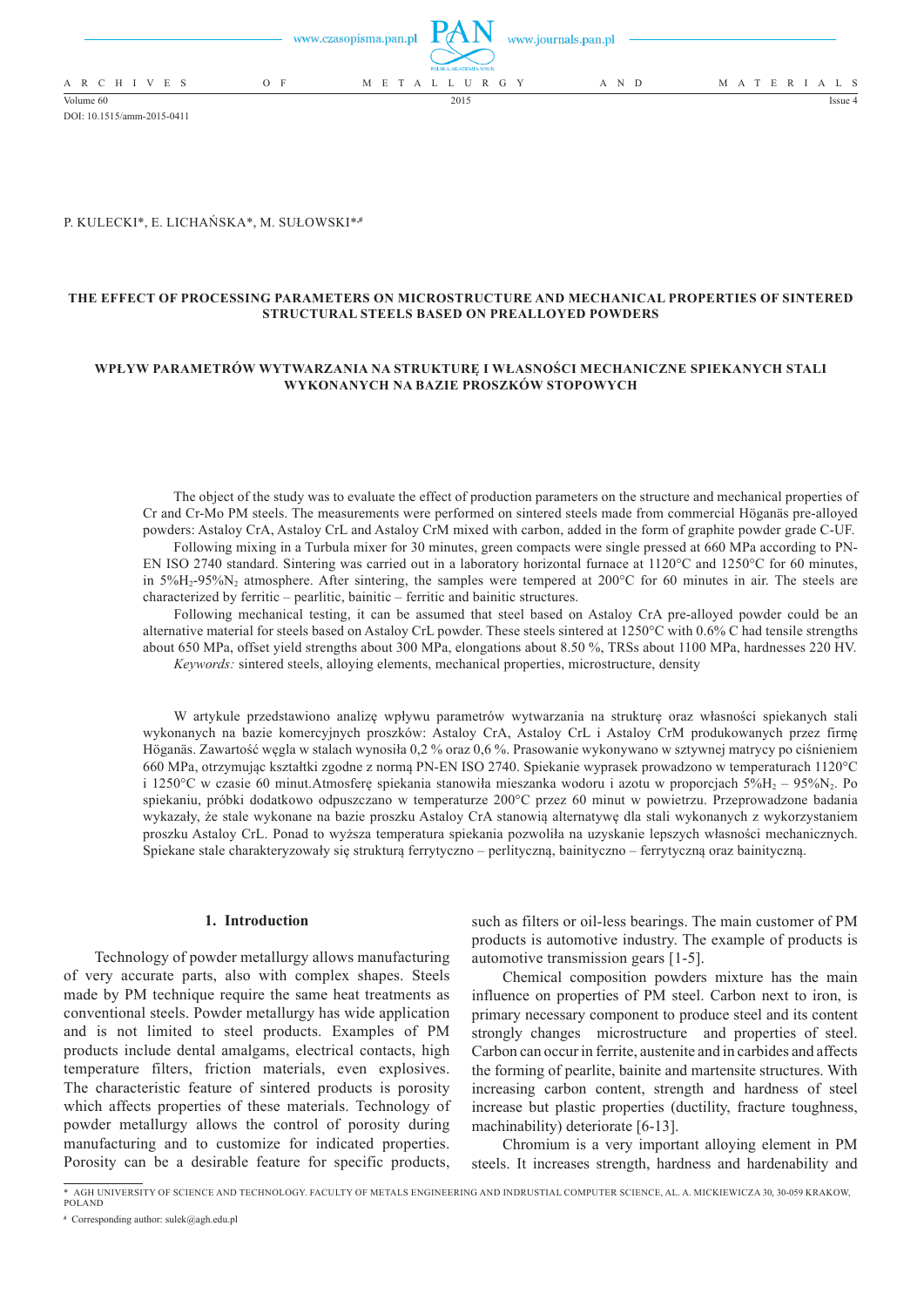www.czasopisma.pan.pl



forms hard carbides. Chromium, which has a somewhat stronger carbide-forming tendency than iron, partitions between the ferrite and carbide phases ((Fe, Cr)<sub>3</sub>C, Cr<sub>7</sub>C<sub>3</sub> and  $Cr<sub>23</sub>C<sub>6</sub>$ ). It can also increase the toughness of steel and the wear resistance. However, the advantages of using chromiumcontaining PM steels have been hindered by the necessity to reduce oxides at high sintering temperatures. This element can also retard transformation during tempering of steel.

Molybdenum is added to steels for nitriding and also to increase creep resistance. During nitriding of steel, molybdenum forms strengthening nitrides. This element has a high affinity for carbon and forms carbides for example  $Mo<sub>6</sub>C$ which improves the hardenability of steel [14-28].

# **2. Material and preparation of test samples**

The powders used were alloyed iron powders: Astaloy CrL, Astaloy CrM and Astaloy CrA. Carbon, in the form of graphite C-UF (ultra fine), in amount of 0.2% and 0.6%, was introduced into the mix. Physical and technological properties of based powders were described in Ref. [26].

The powder mixture, listed in Table 1, were prepared in a Turbula mixer for 30 min.

The mixed powders were single-action pressed at 660 MPa in accordance to the PN-EN ISO 2740 standard. Mean values of density are presented in Table 2. Sintering was conducted in a semi-closed container at 1120°C and 1250°C for 60 minutes. The heating and cooling rates were 75°C/min and 60°C/min, respectively. Sintering atmosphere consisted of  $5\%$ H<sub>2</sub>-95%N<sub>2</sub> mixture with a dew point of -60°C. After sintering, the samples were tempered at 200°C for 60 minutes in air. As sintered densities are presented in Table 2

### **3. Scope of the research**

To evaluate the effect of processing parameters, the physical and mechanical properties of sintered steels were evaluated, including:

- density by the Archimedes method,
- tensile strength (UTS), transverse rupture strength (TRS), elongation (A), an offset yield point set at 0.2% strain  $(R<sub>0.2</sub>)$  and hardness,
- microstructure of metallographic polished sections.

Tensile strength test was carried out on the MTS 810 testing machine. The parameters of tensile test were defined in accordance with PN-EN 10002-1 standard. Crosshead speed was 1 mm/min.

TRS tests were made on ZD10 testing machine. During

bending test, the sample was on cylindrical supports at a distance of 28.6 mm.

Hardness was determined using Innovatest hardness tester with a load of 100 g for 10 seconds, every 0,5 mm. The scheme of hardness measurement is shown in Figure 1.



Fig. 1. The scheme of microhardness tests; the distance between test points - 0.5 mm

The samples used for microhardness measurements had tensile strengths close to mean for the whole series.

Metallographic procedure was described in Ref. [30]. After polishing the surfaces of metallographic section were etched 3% Nital. Observations were made on a Leica DM4000M optical microscope using bright field (BF) technique. The total magnification of microscope was 500x.

### **4. Results of research**

Table 2 reports values of green and as-sintered densities measured by Archimedes method in accordance with ASTM B962 – 15 standard.

In Table 3 results of mechanical properties are reported. Figures 2-3 show the characteristic microstructures of the examined steels.

TABLE 2

Density of sintered steels calculated by Archimedes method

| Mark         |       | Mean density, $g/cm3$ | Density changes<br>after sintering, % |                  |      |
|--------------|-------|-----------------------|---------------------------------------|------------------|------|
|              |       | Archimedes            | $1120^{\circ}$ C                      | $1250^{\circ}$ C |      |
|              | Green | 1120°C                | $1250^{\circ}$ C                      |                  |      |
| $CrA+0.2\%C$ | 6.81  | 6.83                  | 6.82                                  | 0.29             | 0.15 |
| $CrA+0.6\%C$ | 6.85  | 6.91                  | 6.94                                  | 0.87             | 1.30 |
| $CrL+0.2\%C$ | 6.85  | 6.92                  | 6.97                                  | 1.01             | 1.72 |
| $CrL+0.6\%C$ | 6.86  | 6.97                  | 7.00                                  | 1.15             | 1.57 |
| $CrM+0.2\%C$ | 6.87  | 6.85                  | 7.03                                  | 0.15             | 2.70 |
| $CrM+0.6\%C$ | 6.91  | 6.95                  | 6.95                                  | 0.58             | 0.58 |

TABLE 1

Chemical compositions and description of powders mixtures

| <b>Chemical composition</b> | Mark         | Alloyed iron powder   Cr, % mas.   Mo,% mas. |     |     | $C, \%$ mas. | Fe   |
|-----------------------------|--------------|----------------------------------------------|-----|-----|--------------|------|
| $Fe+1.8\%Cr+0.2\%C$         | $CrA+0.2\%C$ | Astaloy CrA                                  | 1.8 |     | 0.2          | Bal. |
| $Fe+1.8\%Cr+0.6\%C$         | $CrA+0.6\%C$ |                                              | 1.8 |     | 0.6          | Bal. |
| $Fe+1.5\%Cr+0.2\%Mo+0.2\%C$ | $CrL+0.2\%C$ |                                              | 1.5 | 0.2 | 0.2          | Bal. |
| $Fe+1.5\%$ Cr+0.2%Mo +0.6%C | $CrL+0.6\%C$ | Astaloy CrL                                  | 1.5 | 0.2 | 0.6          | Bal. |
| $Fe+3\%Cr+0.5\%Mo+0.2\%C$   | $CrM+0.2\%C$ | <b>Astalov CrM</b>                           |     | 0.5 | 0.2          | Bal. |
| $Fe+3\%Cr+0.5\%Mo+0.6\%C$   | $CrM+0.6\%C$ |                                              |     | 0.5 | 0.6          | Bal  |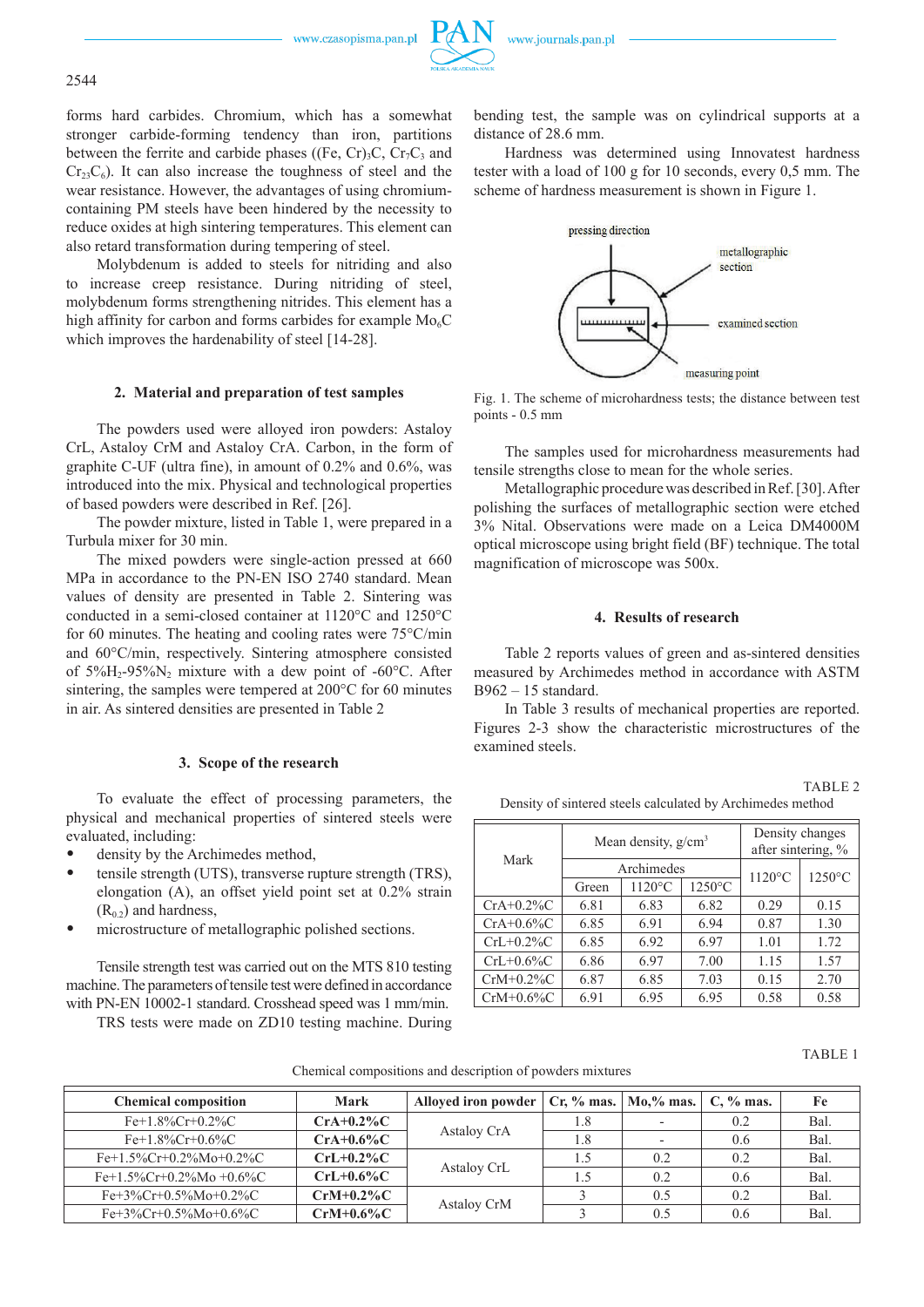



2545

TABLE 3

Mechanical properties of investigated PM steels – mean values (10 samples)

| Mark         | $1120^{\circ}$ C |                 |                 |               | $1250^{\circ}$ C |              |              |                  |                |              |
|--------------|------------------|-----------------|-----------------|---------------|------------------|--------------|--------------|------------------|----------------|--------------|
|              | UTS, MPa         | $R_{0.2}$ , MPa | A, $\%$         | TRS. MPa      | HV 0.1           | UTS, MPa     | $R0.2$ , MPa | A, $\frac{6}{9}$ | TRS, MPa       | HV 0.1       |
| $CrA+0.2\%C$ | $336 \pm 19$     | 198±17          | $5.41 \pm 0.83$ | $506 \pm 55$  | $125 \pm 22$     | $319\pm45$   | $221 \pm 33$ | $8.22 \pm 0.53$  | 547±24         | $117 + 17$   |
| $CrA+0.6\%C$ | $525 \pm 21$     | $257 \pm 8$     | $3.12 \pm 0.28$ | $838 \pm 54$  | $201 \pm 62$     | $717\pm39$   | $308 \pm 21$ | $2.83 \pm 2.72$  | 1134±73        | $223 \pm 62$ |
| $CrL+0.2\%C$ | $355 \pm 6$      | $202 \pm 7$     | $4.40\pm0.47$   | $485 \pm 36$  | $133 \pm 32$     | $372 \pm 5$  | $258 \pm 7$  | $5.31 \pm 0.89$  | $517+27$       | $126 \pm 24$ |
| $CrL+0.6\%C$ | $565 \pm 20$     | $285 \pm 13$    | $1.31 \pm 0.27$ | $981 \pm 24$  | 182±47           | $629 \pm 20$ | $291 \pm 29$ | $2.66 \pm 0.96$  | $1082 \pm 36$  | $221 \pm 44$ |
| $CrM+0.2\%C$ | $700 \pm 23$     | $253 \pm 72$    | $2.41 \pm 0.77$ | $959 \pm 31$  | $210\pm 42$      | $679\pm46$   | $281 \pm 37$ | $4.03 \pm 0.72$  | $998 \pm 65$   | $227 \pm 65$ |
| $CrM+0.6\%C$ | $818 \pm 88$     | $294 \pm 20$    | $1.35 \pm 0.87$ | $1206 \pm 83$ | $379\pm89$       | $870 \pm 33$ | $312 \pm 14$ | $2.70 \pm 0.94$  | $1392 \pm 144$ | $320 \pm 78$ |

**0.2% C 0.6% C**



Fig 2. The characteristic microstructures of steels sintered at 1120°C (marker 50 μm)

**Astaloy**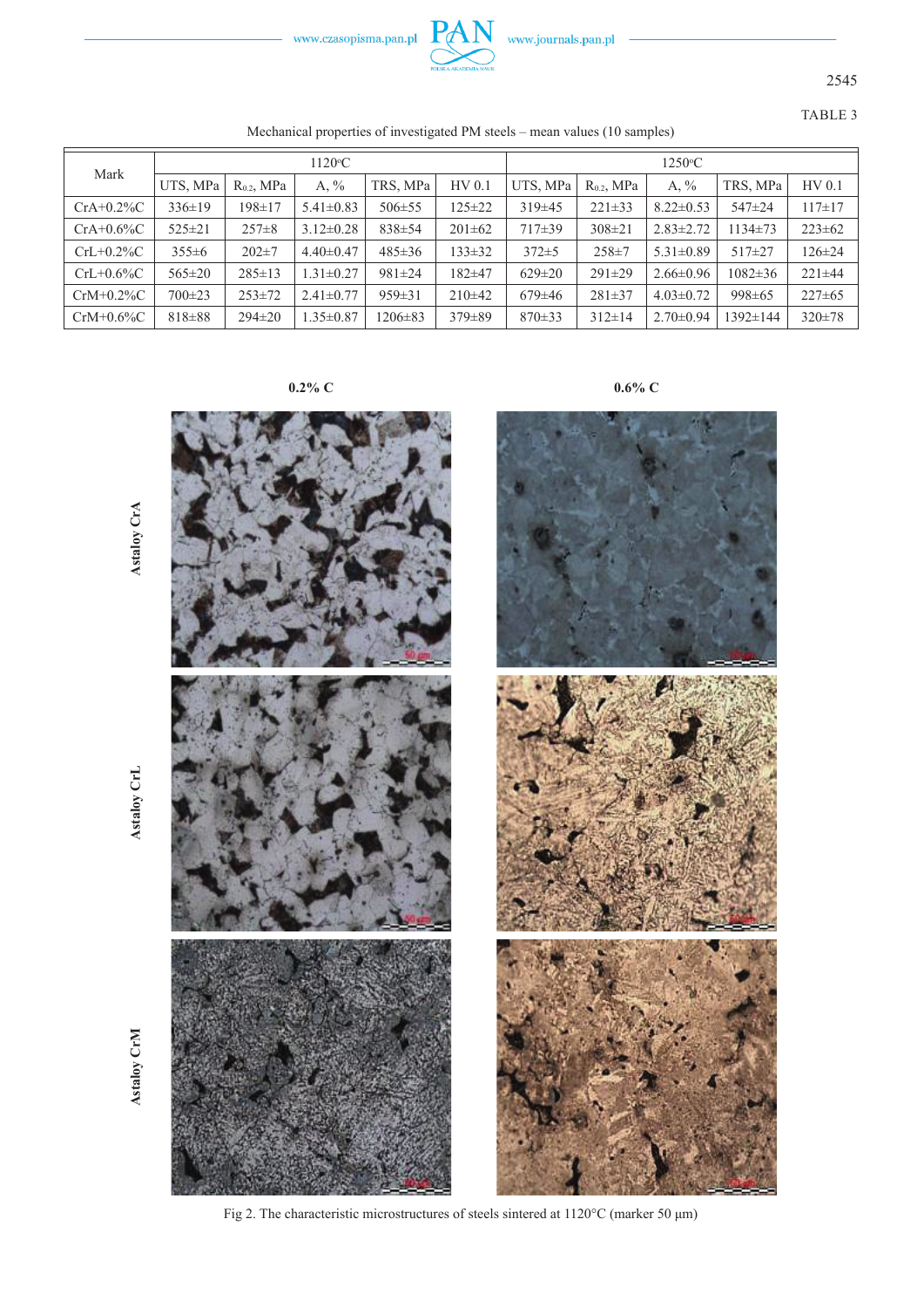

**Fig 3** The characteristic microstructures of steel sintered at 1250°C (marker 50 μm)

## **5. Discussion of results**

After sintering at 1250°C, densities of steels based on Astaloy CrA+0.2% C powder decreased in comparison with stees 1120°C. For steels based on Astaloy CrA+0.6% C, Astaloy CrL and Astaloy CrM powders densities were similar or higher. Changes in densities were caused by differences in chemical composition of sintered at pre-alloyed iron powders and by used sintering atmosphere. Higher amount of alloying additions based powders Astaloy CrL and Astaloy CrM caused formed higher amount of carbides which stopped austenite grain growths.

The results of mechanical properties, Table 3, show that increasing of carbon content caused improvement of mechanical properties (UTS,  $R_{0,2}$  and TRS). For both sintering temperatures, specimens based on all alloy powders with 0.2% C and 0.6% C reached the highest values of UTS and  $R_{0,2}$ , caused by the influence of alloying additions, as Astaloy CrM powder containing the most [29].

For steels based on Astaloy CrA powder decreasing in elongation for variants with 0.2% C and 0.6% C were observed. Part of carbon form carbides (steel with  $0.6\%$  C) with the whole amount of chromium and rest of carbon dissolved in groundwork – that caused strengthening effect of steel based on Astaloy CrA.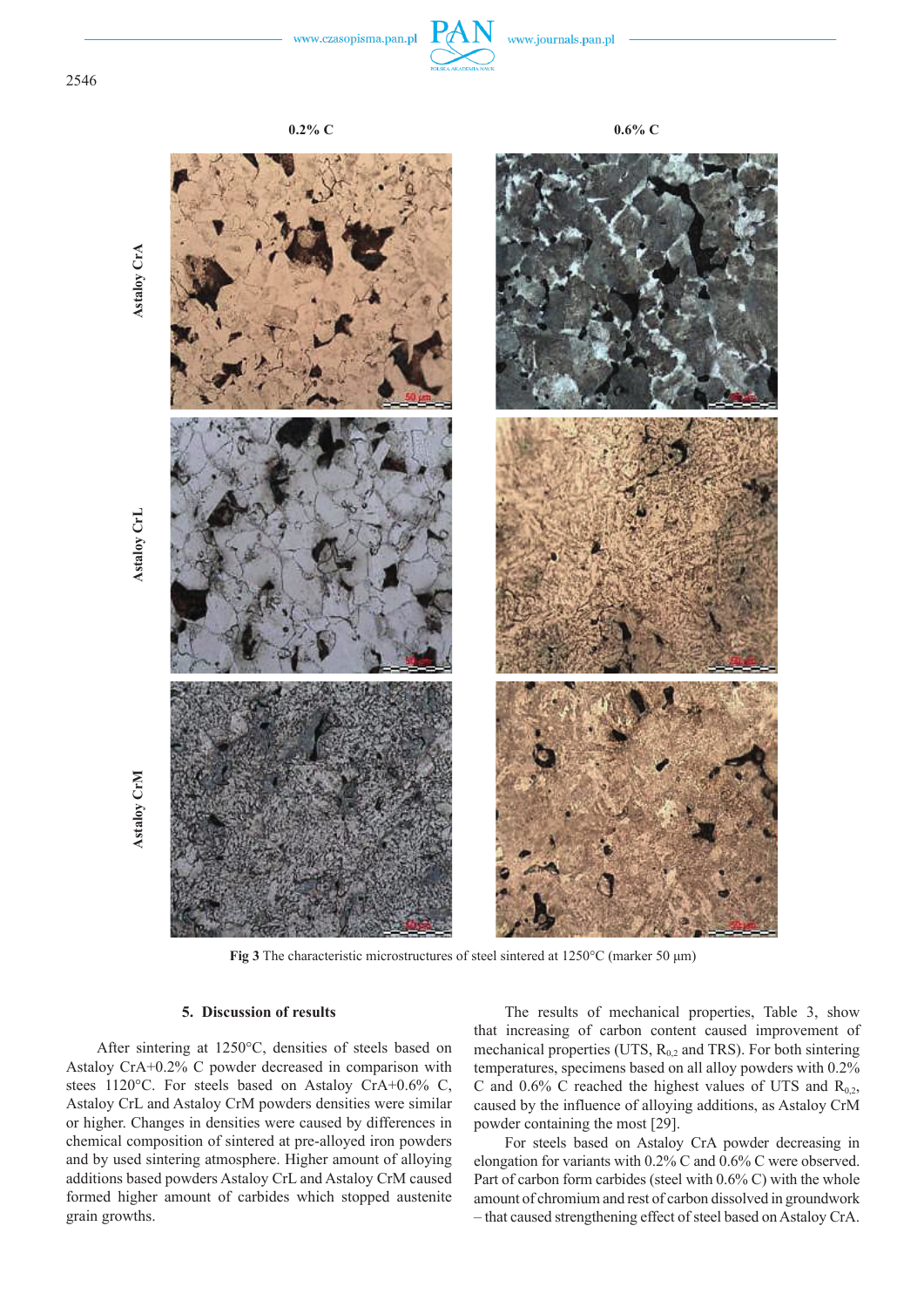www.czasopisma.pan.pl



For steels based on Astaloy CrL powder sintered at 1120°C the decrease of elongation from 4.40% to 1.31% were noted with increasing the carbon content from 0.2% C to 0.6% C, elongation of this steels sintered at 1250°C the decrease from 5.31% to 2.66% were noted with increasing the carbon content from  $0.2\%$  C to  $0.6\%$  C.

After increasing carbon content from 0.2% to 0.6%, steels based on Astaloy CrM powder noted the decrease of elongation from 2.41% to 1.35% and from 4.03% to 2.70% for sinters processed at 1120°C and 1250°C, respectively.

Steels sintered at the higher temperature based on Astaloy CrA and Astaloy CrL powders noted increasing TRS; for steels with 0.2% C it was about 50 MPa and for steels with 0.6% C it was about 200 MPa. In all cases the increase of carbon content caused improvement in TRS because of increasing amount of pearlite or bainite in structure.

With increasing of carbon content, hardness of steels increased. After sintering at 1120°C and 1250°C, the highest values of hardnesses were obtained for steel based on alloy powder Astaloy CrM+0.6%C. After sintering at 1250°C the hardness of steels with 0.2% C was similar compared with steels sintered at 1120°C and hardness of steels with 0.6% C slightly decreased compared with steels sintered at 1120°C.

Steels based on Astaloy CrA and Astaloy CrL alloy powders after sintering at the higher temperature possessed better mechanical and plastic properties, but hardness of these steels was similar or lower. The exception was steels based on alloy powder Astaloy CrM+0.2% C, which after sintering at the higher temperature, had lower UTS, better plastic properties (A), hardness (HV 0.1) and TRS caused by insufficiency total amount of carbon.

In the paper [27] the results of mechanical properties of steels based on Astaloy CrA, Astaloy CrL and Astaloy CrM powders, with 0.4% C and 0.8% C are presented. The differences between properties of steels containing 0.2% C, 0.4% C, 0.6% C and 0.8% C are significant. In steels sintered at 1120°C, based on Astaloy CrA powder, with increasing of carbon content UTS, yield strength  $(R_{02})$ , TRS and hardness (HV 0.1) were increased. Elongation of steels based on Astaloy CrA powder decreased with higher carbon content. Higher amount of carbon caused forming more strengthening phases. After sintering at 1250°C mechanical properties of steels, based on Astaloy CrA powder, were better except hardness, which was similar or less for steels with 0.8% C. Higher sintering temperature could caused decomposition of hard cementite.

In steels sintered at 1120°C, based on Astaloy CrL powder, with increasing of carbon content the increase of UTS, yield strength  $R_{0,2}$  and TRS was observed. The highest hardness was noted for steels with 0.8% carbon. Elongation of steels based on Astaloy CrL decreased with higher carbon content. After sintering at 1250°C, mechanical properties of this steels were better than after sintering at 1120°C, except hardness, which was similar or less for steels based on Astaloy CrL with 0.8% C caused by lower content of cementite.

Steels sintered at 1120°C based on Astaloy CrM powder showed the increase of UTS, A, yield strength  $(R_{0,2})$ , and TRS with the increasing at carbon content from 0.2% to 0.6%C. Steels with carbon content higher than 0.6% had significantly lower plasticity, which can be caused by higher amount of pearlite. The highest hardness was noted for steels with 0.6% content of carbon. After sintering at 1250°C mechanical properties of steels based on Astaloy CrM were better or similar compare to this steels sintered at 1120°C.

Microstructures of materials based on Astaloy CrA powder with  $0.2\%$  C showed ferrite and pearlite. With increasing of carbon content to 0.6% C, only pearlite was observed. Low content of alloying additions caused an increase amount of pearlite in comparison with investigated variants of steels. The increased alloying elements content declining temperature of pearlitic and bainitic transformations.

Investigated steels based on Astaloy CrL powder with 0.2% C had ferritic - pearlitic structure. Steels with higher carbon concentration, 0.6%, were characterized by bainitic structure.

Increasing of alloying addition, comparison with steel based on Astaloy CrA powder, with higher carbon content – 0.6 %, caused the formation of more carbides, which slowed the diffusion transformations (pearlitic). It led to the formation of a bainitic structure [28].

Metallographic investigations of steels based on Astaloy CrM powder with 0.2%C revealed bainitic – ferritic structures. Steels with 0.6%C sintered at 1250°C produced bainitic structure. Lower sintering temperature of these steels resulted in the formation of bainitic structure. Increased content of alloying elements separated of pearlitic and bainitic transformations regions.

### **6. Conclusions**

The studies allow the following conclusions:

- 1. Sintered steels based on Astaloy CrM alloy powder showed the best mechanical properties.
- 2. Higher sintering temperature resulted in a significant increase in mechanical and plastic properties for all alloy variants.
- 3. In steels based on Astaloy CrA powder with 0.2% C ferrite and pearlite was obtained. With increase of carbon content up to 0.6%C, pearlite was observed.
- 4. Investigated steels based on Astaloy CrL with 0.2% C had a ferritic and pearlitic structure. Steels with higher concentration carbon (0.6%) were characterized by bainitic structure.
- 5. Metallographic investigation of steels on the basis of Astaloy CrM powder with 0.2% C revealed ferritic bainitic structure. Steels based on Astaloy CrM with 0.6% C steels sintered at 1120°C and 1250°C consisted of bainitic structure.
- 6. The appearance of the bainitic structure caused increases of hardness in the variants based on alloy powder Astaloy CrM.
- 7. The best properties were obtained for steels based on Astaloy CrM with 0.6% C sintered at 1250°C in the atmosphere  $5\%$ H<sub>2</sub>-95%N<sub>2</sub>, but good alternative for steels based on Astaloy CrM with 0.6% C can be steel based on Astaloy CrL powder with 0.6% C sintered in the same conditions.
- 8. Steels based on Astaloy CrA powder exhibit similar properties to steels based on Astaloy CrL.